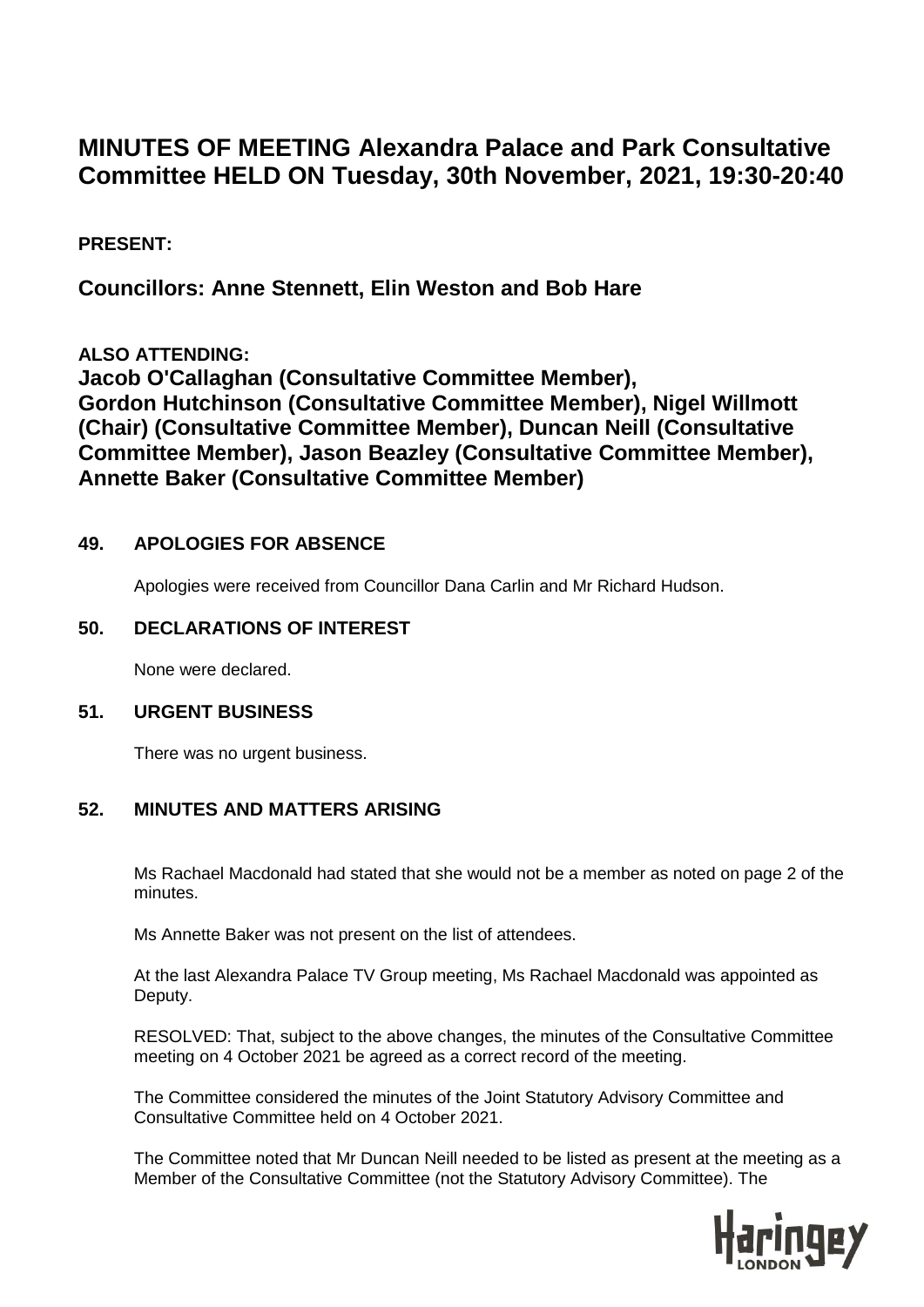Committee also noted that Ms Liz Richardson and Councillor Scott Emery had sent their apologies for the meeting.

Mr Jacob O'Callaghan's comments on 7a (traffic enforcement) should also include thanking AP Staff for taking prompt action in relation to joyriders which were a problem and he appreciated that urgent action needed to be taken.

In relation to point I (Park Lighting), the action was to be taken by Ms Natalie Layton and the issue had been placed on the agenda for 13 December 2021 on the Alexandra Palace and Park Board.

On Point J (Black History Month), a reference should be changed to read 'Si Grant's' name as 'Cy Grant'.

RESOLVED: That the Joint Statutory Advisory Committee and Consultative Committee held on 4 October 2021 be noted.

The Committee considered the draft minutes of the meeting of the Alexandra Palace and Park Board held on 11 October 2021.

In relation to the Mast Lighting Policy, it appeared that the report did not certify that the item had been subject to consultation to the Consultative Committee or the Statutory Advisory Committee or with other interested groups.

The Committee noted that the Board would be happy for the item to be brought to the Consultative Committee for future consultation as policies and issues were regularly reviewed.

RESOLVED: That the draft minutes of the meeting of the Alexandra Palace and Park Board held on 11 October 2021 be noted.

#### **53. CEO'S REPORT**

The Committee commented that:

- In relation to the major events being discussed on page 20 of the agenda papers, the times of the events would be included in future reports. Independent noise consultants are employed for large events with amplified music to monitor sound levels and also monitor in response to complaints during the events.
- Congratulations were in order regarding the Theatre hosting the BBC Earthshot Awards. In response to questioning about the Earthshot team's donation of trees and shrubs, it was noted that the Park Manager had approved the acquisition.
- It was important to acknowledge the Green Heritage Site Accreditation.
- The community payback scheme was working very well.
- The Committee noted the amount of rubbish (100 tonnes) collected on site since 1 April 2021.
- The festoon lighting applied for as part of the Outdoor Beer Garden Improvements planning application would have involved fixing to the historic fabric.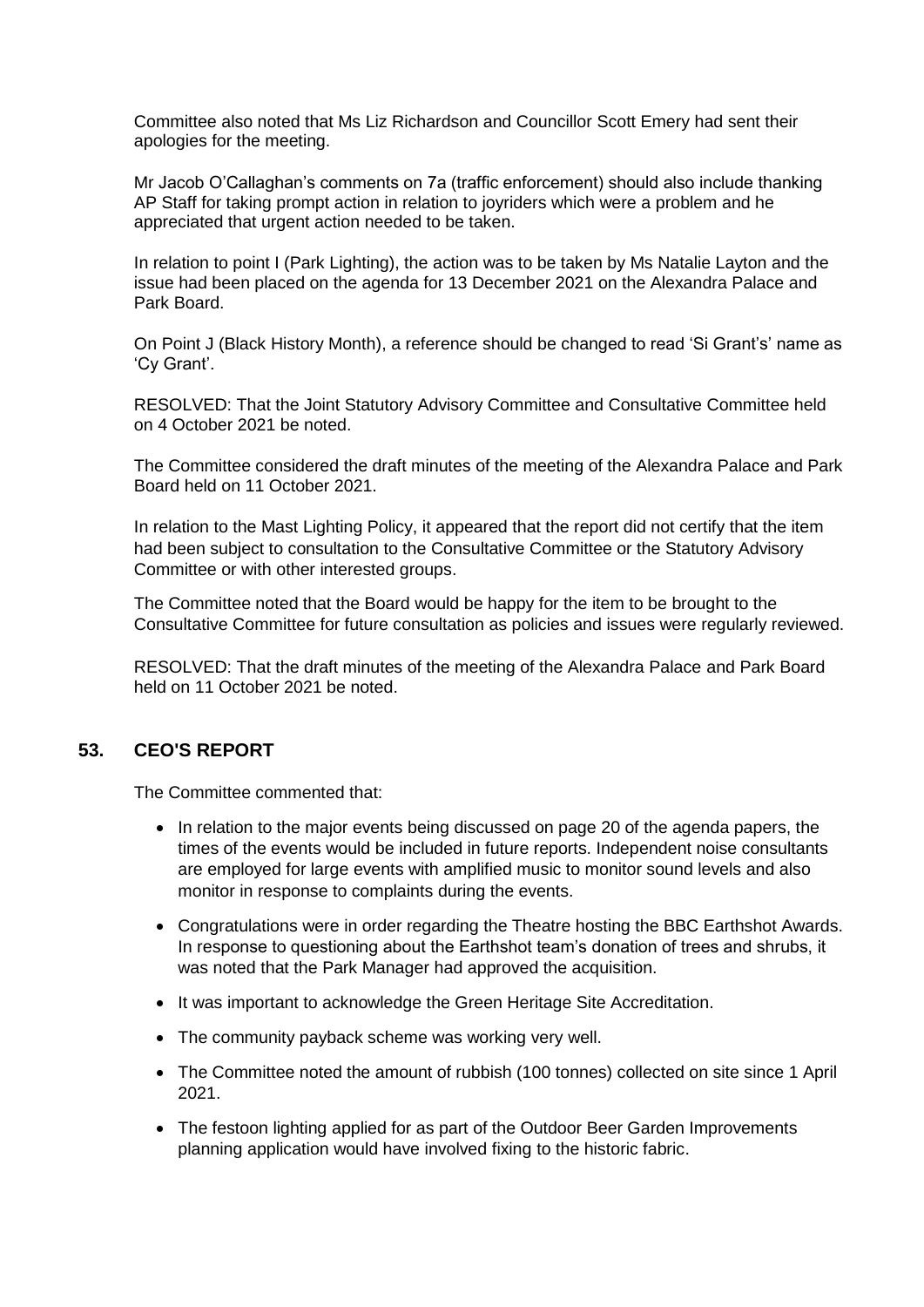- The lighting around Dukes Avenue had not received any recent complaints. The Committee noted that the bus stop lights had been dealt with. Any issues should be noted with the location and referred accordingly to see if remedial work could be done.
- Some of the lighting in the park was not working. This was covered in the report. Attempts were underway to get remedial fixes in place. As this was potentially quite costly, a solar solution was being trialled. In the meantime, feedback on what was and what was not working was useful and attempts would be made to fix any lighting,but attempting to make old infrastructure work creates additional problems and delays in fixing.
- The Salix lighting project scheme was an interest free loan, calculated on payback over a period of time. This loan is paid back from the money saved on energy usage. . The total cost was around £500,000 and the payback would be under five years. However, the savings would take a longer period if energy costs kept going up
- The use of weedkiller had been reduced. The Park team had been challenged to come up with a solution avoiding its use. Manual removal of weeds is not taking place. The Trust welcomes volunteers to assist in controlling the weeds Members of the public will need to get used to seeing more weeds on site and are encouraged to consider them to be pavement plants.
- The provision of creative learning had changed during the coronavirus crisis. There had been a reduction in terms of volume of beneficiaries reached but there was a greater need for a targeted and wider range of delivery methods. On future funding steams, the team continue to apply for appropriate funding to support effective delivery and impact in combination with paid for activities.
- The family area had been congested during the Palace's Fireworks event and the speakers appeared to be loud for a family area. This would be taken into consideration by the team for future planning. Some of the congestion at the event was due to the wi-fi outage that had occurred as people walked around to find available wi-fi so they could download their NHS Covid passes. However, ticket holders were encouraged to download their passes before they arrived at the premises.
- The Palace had not been notified regarding the Haringey Council Controlled Parking Zone consultation that affected some streets surrounding the palace.

#### RESOLVED:

1. That the update be noted.

## **54. PROPOSAL TO PILOT CONSULTATIVE COMMITTEE CHANGES**

The meeting heard a variety of views including that:

 Some members were in favour of the proposals in the paper as it was evident that the current structure of the Committee was not the most representative group of residents in the borough and not the best way of representing stakeholders. However, it would be useful to confirm what the objectives of the forum actually were. In the past public meetings such as the licensing proposal in 2017 had worked well with members of the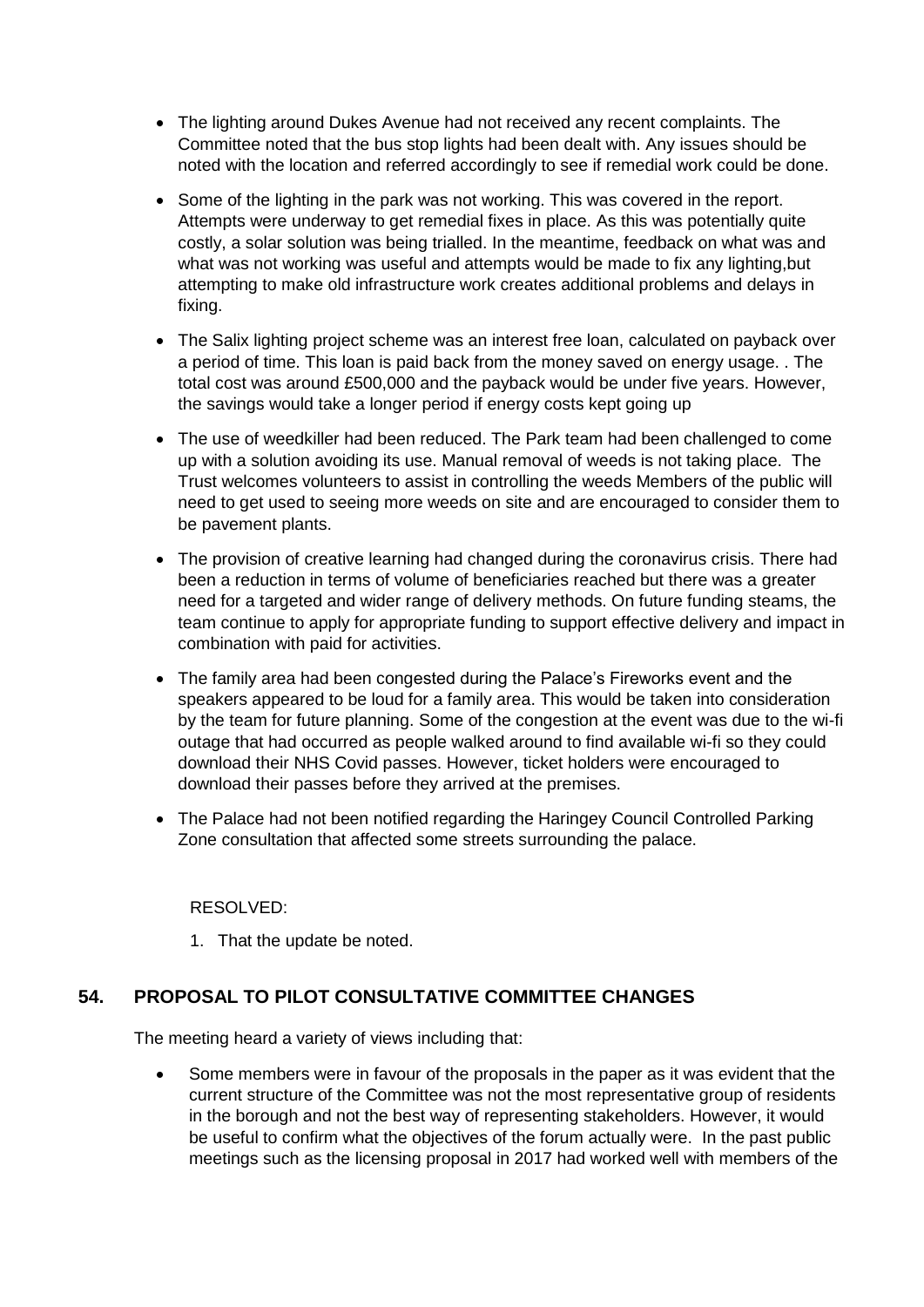public giving and discussion giving their views. One of the strengths of the Committee was that it had Board trustees as members.

- There appeared to be a risk that the Committee may become a question and answer session and this may not be productive.
- The reports, such as CEO reports, being submitted to the Committee three to four times a year was a good way to keep up to date and the Committees would like to see this practice continue for the open forum.
- It would be useful if the regular routine reports, which were available on the Council's website, were also made available to anybody who wanted them on the AP Website perhaps by linking to the Council's committee pages.
- Although the report considered the need for more community proportionate representation, it did not appear to represent the beneficiaries of the Charity. There were specific matters which needed to be referred to the Statutory Advisory Committee by law and some matters to the Consultative Committee due to the Councils constitution. There were many items that were put before the Board that did not come before either the Statutory Advisory or the Consultative Committees. The Board advertised any proposed decision one week before the meeting. The proposed forum stated that the public needed to provide two weeks' notice before submitting a question, but it would not be technically possible to do this as the papers to the Board were only published one week before. It was clarified that only items for including on the agenda should be requested with 2 weeks' notice.
- The proposal had only been published for about a week. The legal advice stated that there were no issues with the proposals for the pilot as long as the structure was unchanged, but it appeared that the proposal would change the structure. The proposals should not be agreed until a specially convened meeting of the Consultative Committee so that all interested parties including people from different organisations could attend it and provide their suggestions.
- It was possible to consider not agreeing to abolish the Consultative Committee but still have an open forum and have a positive pilot scheme. The forum could meet two times a year. This would help to examine how well the proposed processes would work.
- A discussion needed to be held on what an open forum would look like, how people would be brought into the conversation and a meeting could be held regarding the processes of the open forum.
- It needed to be clarified that the Consultative Committee could only be abolished by the Council.
- Solely advertising on social media would likely miss much of the target audience, particularly those who did not use social media. Other methods of advertising were necessary such as the use of posters in community centres, places of worship and local areas. Residents were more likely to become aware of the arrangements if signposting in those areas were used.
- It was difficult for the Consultative Committee to provide their views on ongoing issues if it was not meeting often enough.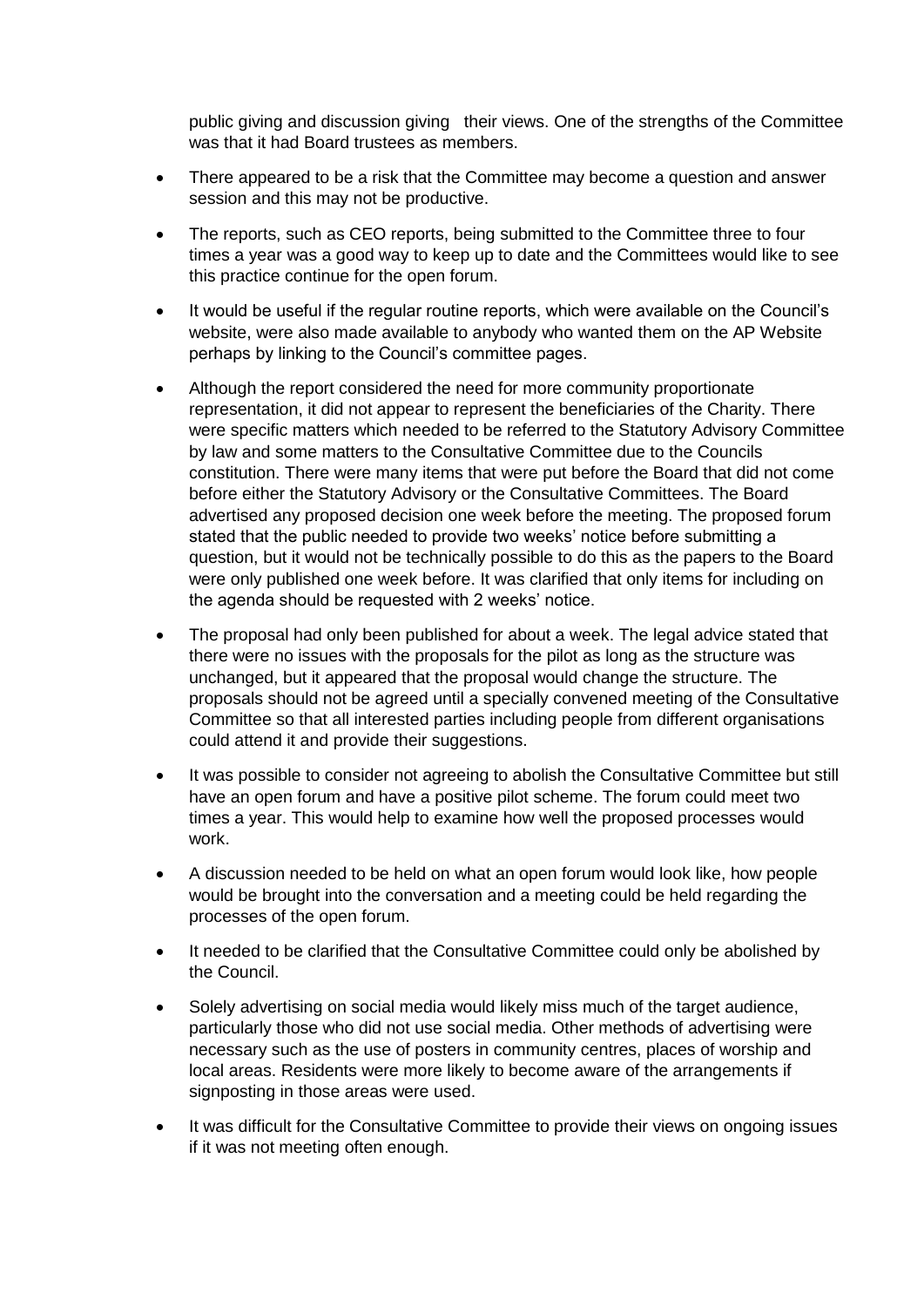It would be disappointing to see the Committee not move forward with any proposed changes as there was at least some agreement amongst everybody that some form of a change was required. The Committee could at least see how the changes would take effect and facilitate a feedback loop.

The Chair stated that he had deep philosophical objection to the proposed model of governance and that it was premature to make a decision to approve the proposals as put forward at this point. There needed to be more discussion and the Consultative Committee should meet without Councillors to examine views at a greater depth. An initial trial period of 12 months had been proposed, however, during a conversation with senior council officers, the suggestion of a two-year pilot was put forward as their experience revealed that one year was quite a short timeframe to establish a wider understanding.. There was a big difference between a properly constituted council committee and an open forum. Consideration needed to be given as to what would happen if the Consultative Committee was lost, some members felt that the Statutory Advisory Committee and Consultative Committee were likely to be taken more seriously and be more constructive if separated.

The proposals needed to be taken to the next Consultative Committee so that a more full discussion could be held.

The Committee agreed that as an action, the proposals would be discussed at the next Consultative Committee, but also agreed to start the process of the idea of an open forum in principle. This was so that officers could be tasked with taking action so that some progress could be made.

The Chair stated that Ms Louise Stewart would be leaving in the new year and wished to express the Committee's thanks for her work in the last six years as she had left an admirable legacy and played a key role on how Alexandra Palace operated and oversaw improvements in governance and management structure.

Ms Stewart thanked her team and support from stakeholders.

RESOLVED:

- 1 That the proposals be submitted and discussed at the next Committee.
- 2 That initial work be started on the processes of an open forum.

#### **55. MATTERS RAISED BY INTERESTED GROUPS**

There were none.

#### **56. ITEMS OF URGENT BUSINESS**

There were none.

#### **57. DATE OF FUTURE MEETINGS**

9 March 2022. Meeting of the Joint Statutory Advisory Committee and the Consultative **Committee.**